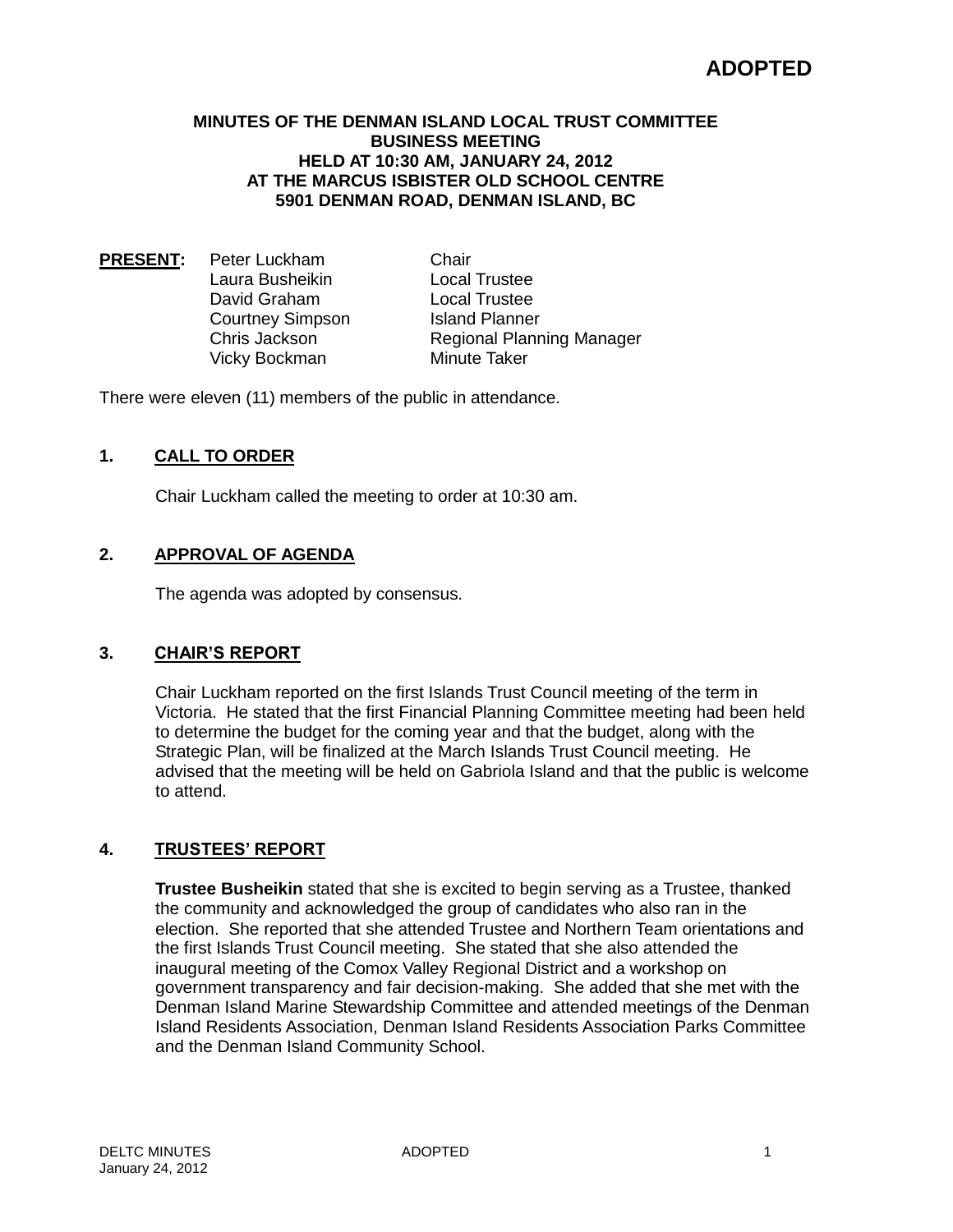**Trustee Graham** reported that he attended his third Islands Trust orientation meeting and the first Islands Trust Council meeting of the term. He stated that he is looking forward to this term and to working with new Trustee Busheikin.

## **5. MINUTES**

*5.1 Local Trust Committee Meeting Minutes of October 25, 2011*

The minutes were adopted by consensus with the following amendment:

- Move agenda item 7 from after item 10 to after item 6
- *5.2 Local Trust Committee Public Hearing Record of October 25, 2011*

The Local Trust Committee Public Hearing Record of October 25, 2011 was received.

*5.3 Local Trust Committee Special Meeting Minutes of November 2, 2011*

The Local Trust Committee Special Meeting Minutes of November 2, 2011 were adopted by consensus.

*5.4 Section 26 Resolutions Without Meeting Log dated January 9, 2012*

Chair Luckham summarized the report.

*5.5 Denman Island Advisory Planning Commission Minutes*

There were no Advisory Planning Commission minutes.

*5.6 Denman Island Transportation Advisory Planning Commission Minutes*

There were no Transportation Advisory Planning Commission minutes.

*5.7 Denman Agriculture Plan Steering Committee Minutes dated December 6, 2011*

The Trustees extended their thanks to Danni Crenna for her excellent and informative minutes.

### **6. BUSINESS ARISING FROM MINUTES**

*6.1 Follow-up Action List dated January 12, 2012*

The Local Trust Committee reviewed the Follow-up Action List dated January 12, 2012.

Regional Planning Manager Jackson and Planner Simpson responded to questions from the trustees and provided update information.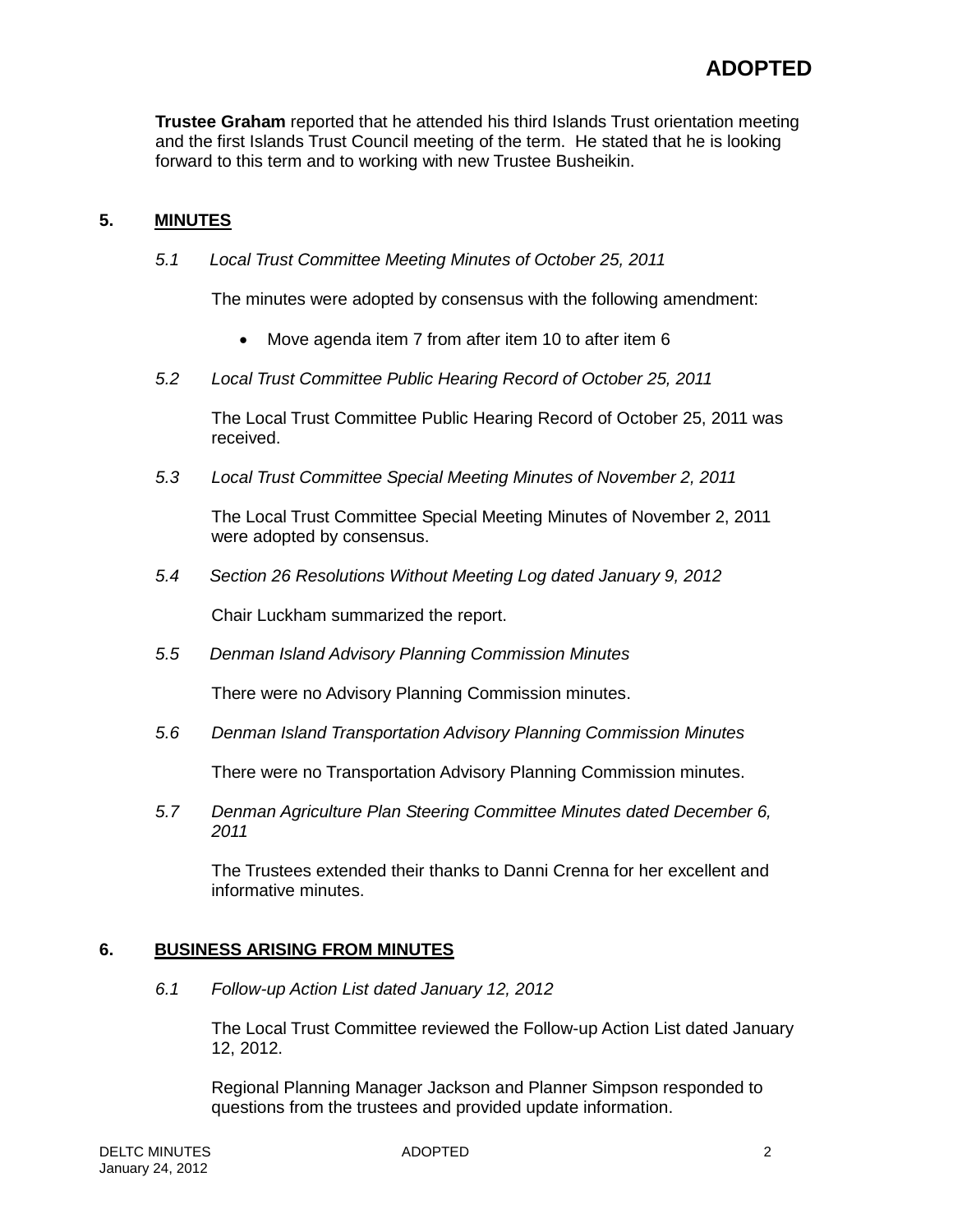It was agreed that item No. 1 pertaining to tracking covenant registration should be removed from the Follow-up Action List as it is being dealt with by the Regional Planning Manager.

*6.2 Email dated December 20, 2011 from Scott Whamond of Parks Canada regarding Additional Nominations for Chrome Island Lighthouse*

Planner Simpson reported that it appears from her correspondence with Parks Canada that an additional petition is would not add value to the current petition for the protection of Chrome Island lighthouse.

Discussion followed and it was determined that it might be appropriate to encourage the Denman Island Residents Association Parks Committee's involvement. Trustee Busheikin stated that she will forward a link to the Heritage Lighthouse Program website to them with some introductory remarks.

## **7. APPLICATIONS AND PERMITS**

*7.1 DE-RZ-2011.1 (Denman Community Land Trust Association – 2016 Northwest Road) - Staff Report dated January 3, 2012*

Planner Simpson presented the staff report noting a correction to the requested affordable housing lot size which will be verified by a survey, and provided an updated recommended definition of affordable housing received from the Denman Community Land Trust Association subsequent to the staff report. She added that in addition to the community information meetings listed in the staff report, the proposal had also been referred to the Advisory Planning Commission in November who recommended in favour of moving forward with the rezoning.

**David Critchley**, on behalf of the Denman Community Land Trust Association, stated that even though it would not add additional cost, the group considers the recommended application to the Agricultural Land Commission to extend the boundary of the Agricultural Land Reserve boundary to be unnecessary and time consuming and he provided rationale for that position. He confirmed that the next step is drafting of the housing agreement which the Denman Community Land Trust Association is happy to do. He spoke to the reasons for drafting the new affordable housing definition and for changing the income cutoff for eligibility for the housing.

Discussion followed regarding annual review and enforcement of the housing agreement and regulation of the number of occupants. The need for addition of a definition of affordable housing in the Land Use Bylaw was discussed along with the advantages and difficulties of specifics versus generic terminology in the definition. The roles of the housing agreement and Land Use Bylaw were discussed.

The recommendation to request that the applicant make an application to the Agricultural Land Commission to include the gap in the boundary between the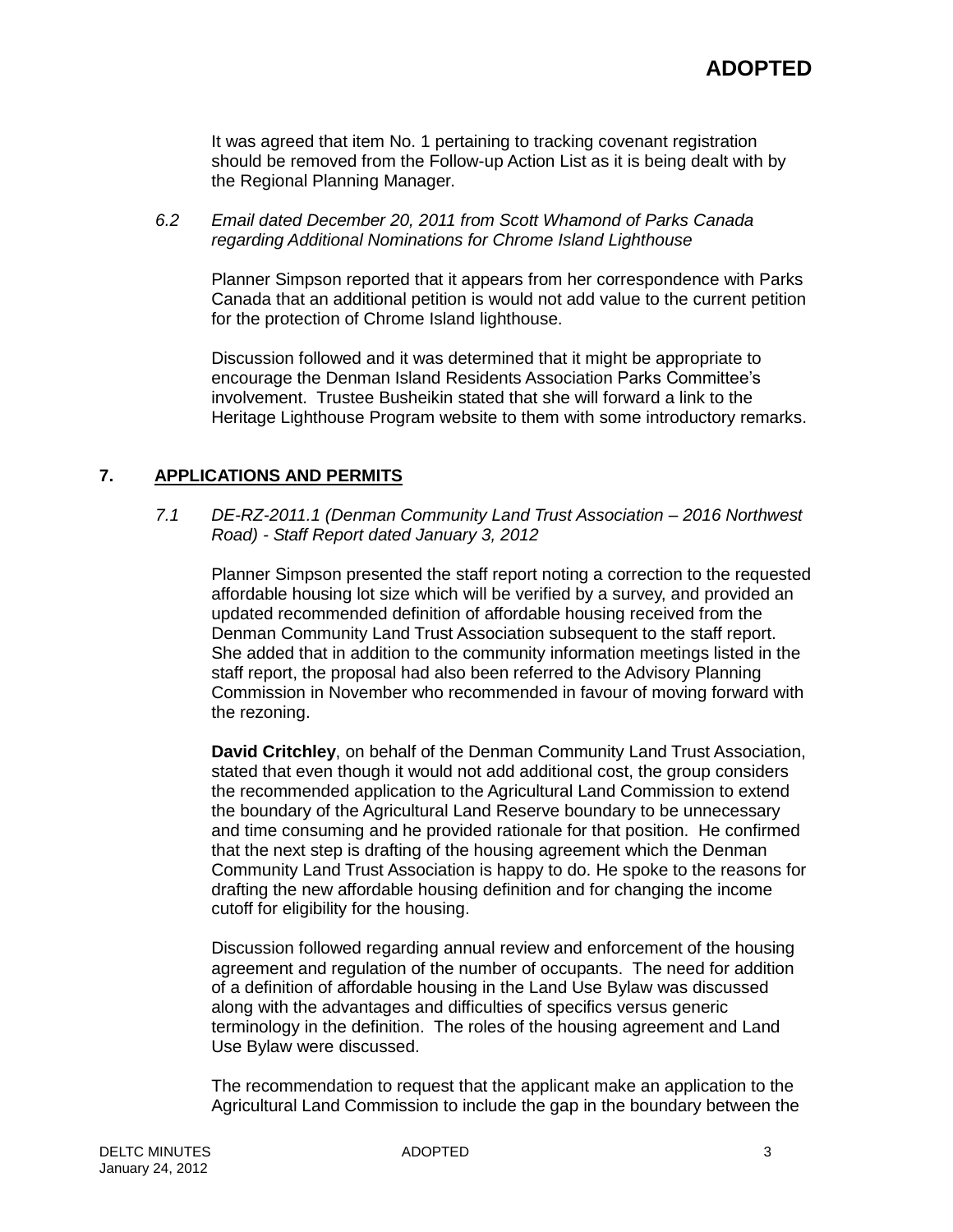Agricultural Land Reserve and the proposed new lot in the Agricultural Land Reserve was discussed. Planner Simpson confirmed that there would be no cost to the applicant for application for inclusion in the Agricultural Land Reserve nor would it delay the project by going with that approach. *DE-001-2012* It was **MOVED** and **SECONDED** that the Denman Island Local Trust Committee request staff to request the applicant to make an inclusion application to the Agricultural Land Commission to extend the boundary of the Agriculture Land Reserve to meet the proposed new lot line for the affordable housing lot. **CARRIED** *DE-002-2012* It was **MOVED** and **SECONDED** that the Denman Island Local Trust Committee request staff to amend the draft definition of dwelling unit affordable housing to remove specific low income requirements. **CARRIED** *DE-003-2012* It was **MOVED** and **SECONDED** that the Denman Island Local Trust Committee direct staff to refer DE-RZ-2011.1 (Denman Community Land Trust Association) to the K'omoks First Nation for referral. *DE-004-2012* It was **MOVED** and **SECONDED** to amend resolution DE-003-2012 to remove "the K'omoks" before "First Nation and change "Nation" to "Nations". **CARRIED** The question on the following main motion, as amended, was then called: *DE-003-2012* It was **MOVED** and **SECONDED** that the Denman Island Local Trust Committee direct staff to refer DE-RZ-2011.1 (Denman Community Land Trust Association) to First Nations for referral. **CARRIED**

*7.2 DE-ALR-2011.2 (Fraser, Margaret and Stirling – 1721 Scott Road) Staff Report dated December 13, 2011*

Planner Simpson presented the report with a summary of the issues for consideration, concluding in a recommendation to not forward the application to subdivide to the Agricultural Land Commission.

**Stirling Fraser**, the applicant, in favour of forwarding the application to the Agricultural Land Commission, stated that he appreciates the effort staff took in preparation of the staff report however takes issue with the outcome.

There was a discussion about various positive aspects of this application, including: no change in density, a large piece of land remaining, ability to attract equity improved, no need for additional farm and worker housing, and that the proposal illustrates succession planning that has been identified as an important issue on Denman Island.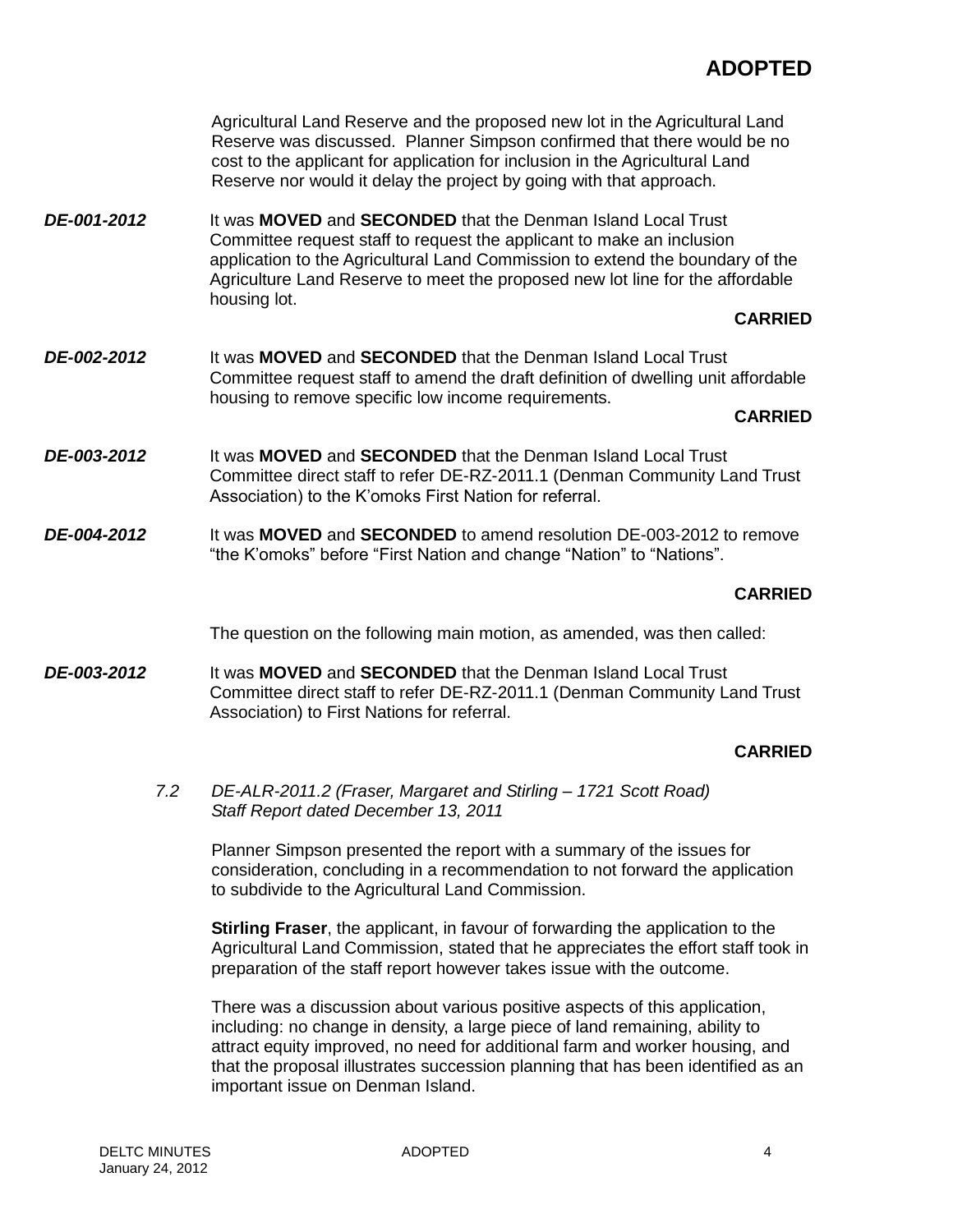Chair Luckham noted that the Local Trust Committee is deciding whether to refer the application to the Agricultural Land Commission which will make a decision based on the merits of the proposal. Continuation of discussion on this proposal was deferred to after agenda item 9.0.

# **8. DELEGATIONS**

### *8.1 Pat McLaughlin for Denman Island Marine Stewardship*

**Pat McLaughlin** spoke on behalf of the Denman Island Marine Stewardship Committee about continuing concerns regarding the degradation of the marine environment around Denman Island. She urged the Denman Island Local Trust Committee to not approve any further expansion should there be an application.

She presented a request that the Local Trust Committee advocate that:

- Baynes Sound be designated a Marine Protected Area with no further expansion of the industry in Baynes Sound
- The Local Trust Committee communicate with Fisheries and Oceans Canada and British Columbia Shellfish Growers Association the immediate need to remove the netting used on the shellfish tenures
- There be a total ban of driving vehicles on the beach
- There be an end to beach modification
- The Local Trust Committee communicate with Fisheries and Oceans Canada and British Columbia Shellfish Growers Association the need to devise better methods of securing their equipment so it does not foul the beaches

She also requested a review of the Marine section of the Denman Island Official Community Plan be done to assess if bylaws or development permit areas would facilitate these changes. In response to a question from Trustee Busheikin, she indicated that it would be difficult to prioritize the concerns as they are all important, however, removing netting from the beach and designation as a marine protected area could be considered as top priorities.

### **9. TOWN HALL DISCUSSION**

**Margie Gang**, **Ralph McCuaig** and **Sara French** indicated that they wished to speak to agenda item 10.6 and it was determined that this discussion would occur at that point in the agenda.

**Henning Nielson** extended his welcome to the new Local Trust Committee. He expressed his hope that there can be a revisitation of an affordable housing pilot project proposal that he discussed two or three years ago consisting of large residential properties with secondary dwellings specifically for affordable housing. He suggested the value of looking at alternative land use planning to support development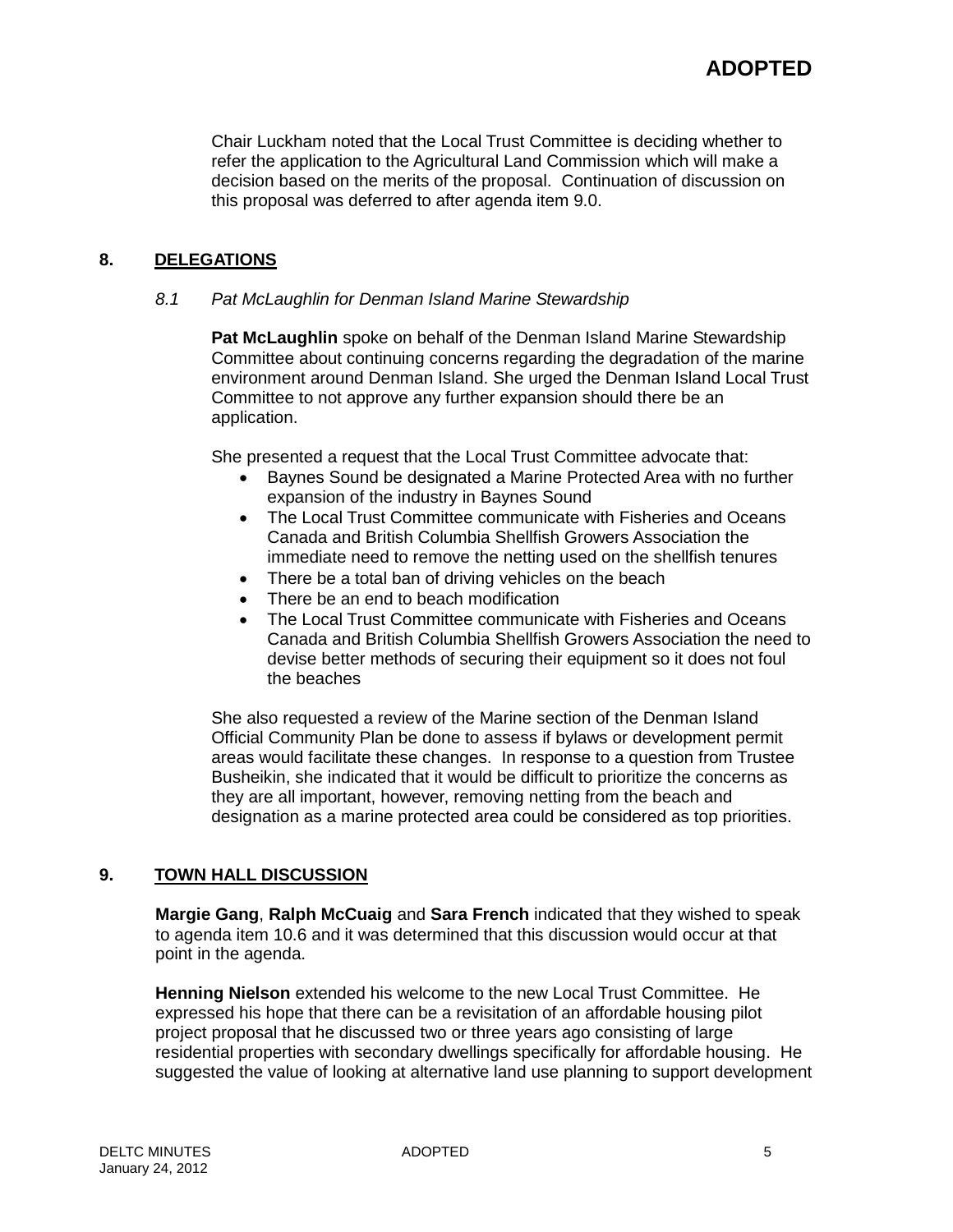of affordable housing in concert with market housing and affordable rentals in an appropriate location and offered his assistance.

**Marion Cobb** suggested that it would be better if Town Hall discussions were scheduled later in the agenda or perhaps one-half at the top and another at the end.

Chair Luckham advised that there is a trend to want more inclusion of public input and to provide more opportunity for listening to views, hearing oppositions and working together. He suggested that the Local Trustees think about content and structure of Local Trust business meeting agendas. He questioned Regional Planning Manager Jackson as to the current Town Hall discussion practices around the Islands Trust area.

Regional Planning Manager Jackson responded that there is no standard practice and the decision is up to each individual Local Trust Committee. He suggested that this could be discussed at Regional Team Meetings at Islands Trust Council, however he noted that the current trend is to have one Town Hall Discussion opportunity at the beginning and one at the end of the agenda.

**Sara French** stated that she thinks the Town Hall discussions should be in the middle and end of the agenda.

**Henning Nielson** stated that he agreed that the Town Hall discussions should be in the middle and end of the agenda.

**Margie Gang** asked for clarification on the affordable housing proposal for Denman Community Land Trust Association. Planner Simpson and members of the Local Trust Committee provided responses.

**Marion Cobb** stated that she felt that affordable housing was not defined clearly enough at the last meeting and that she finds the rules about only a particular person being allowed to live there objectionable and unfair.

Chair Luckham advised that there will be opportunity for the community to respond in a public meeting.

*Chair Luckham recessed the meeting at 12:30 pm and reconvened the meeting at 12:45 pm.*

#### **7. APPLICATIONS AND PERMITS - CONTINUED**

- *7.2 DE-ALR-2011.2 (Fraser, Margaret and Stirling – 1721 Scott Road) Staff Report dated December 13, 2011 - Continued from earlier in the agenda*
- *DE-005-2012* It was **MOVED** and **SECONDED** that the Denman Island Local Trust Committee forward DE-ALR-2011.2 to the Agricultural Land Commission with the following comments: "This subdivision will clarify the historical use of this land. It has been used for over 30 years as if it was subdivided. The larger parcel created is of a size which is suitable for the agricultural practices contemplated as appropriate for Denman Island by the ongoing work of the Denman Island Agriculture Plan Steering Committee. It unencumbers both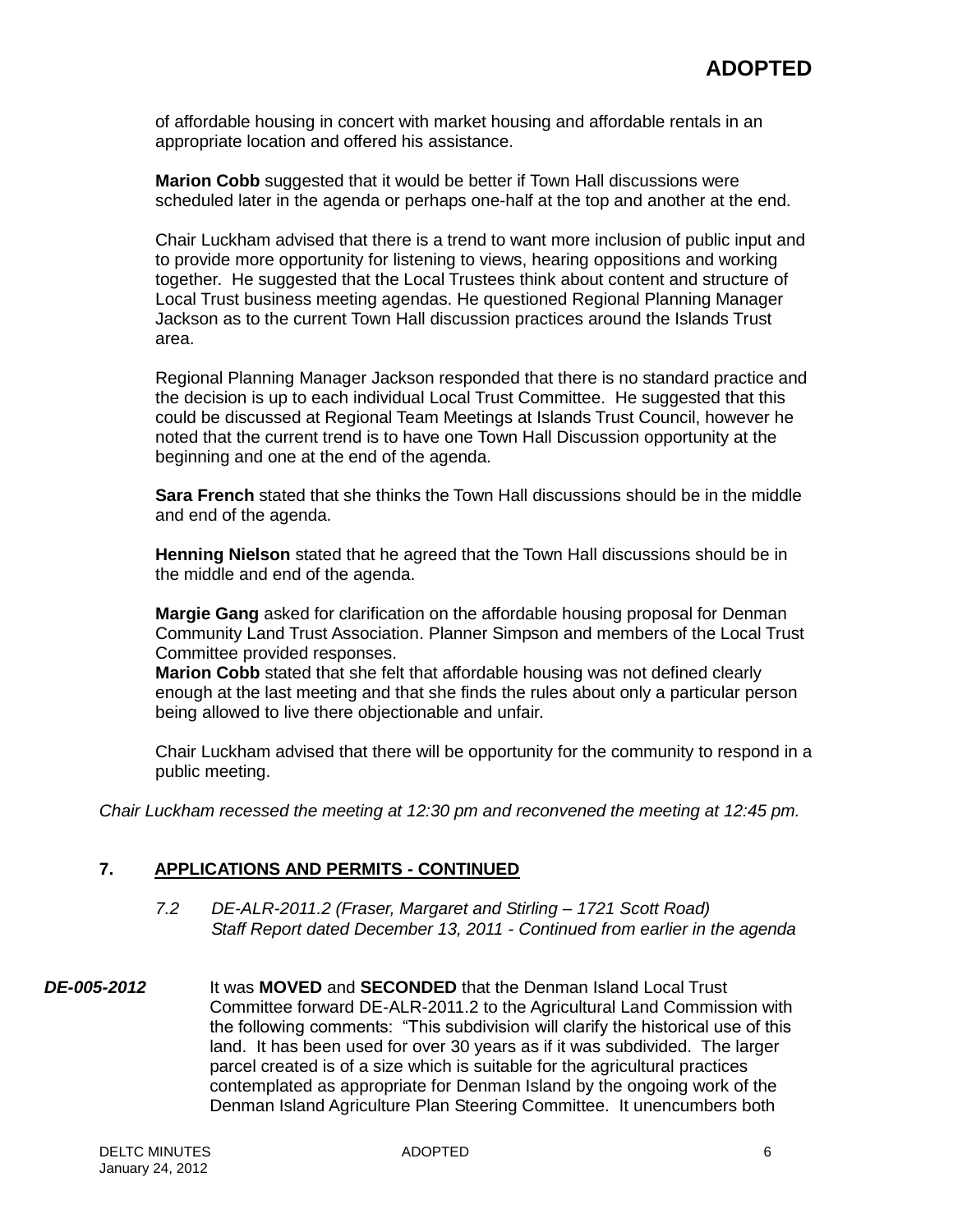parcels from the current financial restraints which have inhibited agricultural activities to date."

#### **CARRIED**

## **10. CORRESPONDENCE**

*10.1 Letter dated October 31, 2011 to Harlene Holm from Peter Luckham, Chair Denman Island Local Trust Committee regarding resignation from the Agricultural Plan Steering Committee*

The Local Trust Committee received the letter.

*10.2 Letter dated November 15, 2011 from Pat McLaughlin, Denman Island Marine Stewardship Committee regarding Pentlach Seafoods Ltd. application*

The Local Trust Committee received the letter.

*10.3 Letter dated November 29, 2011 to The Honourable Terry Lake, Minister of the Environment, Government of BC from Louise Bell, Trustee regarding government response to public comments on the draft Application Information Requirements for the proposed Raven Underground Coal Mine Project*

The Local Trust Committee received the letter.

*10.4 Letter dated November 29, 2011 to The Honourable Peter Kent, Minister of the Environment, Government of Canada from Louise Bell, Trustee regarding government response to public comments on the draft Application Information Requirements for the proposed Raven Underground Coal Mine Project*

The Local Trust Committee received the letter.

*10.5 Letter dated December 5, 2011 to Commissioner Gordon Macatee, BC Ferry Commission from Louise Bell, Trustee regarding the Review of the Coastal Ferry Act*

The Local Trust Committee received the letter.

*10.6 Email dated December 16, 2011 from Simon Palmer of Denman WORKS! Regarding Bylaw Amendment Request for Denman Island Land Use Bylaw No. 186*

The Local Trust Committee reviewed the email and there was discussion regarding the need to identify specific concerns and disparity between operations and regulations in guest accommodation operations on Denman Island in a manner that is non-threatening to those involved.

**Sara French** suggested creating a box for anonymous comments.

**Ralph McCuaig** expressed concern that the current bylaws do not reflect the realities of the operations, that the complaint process is very stressful and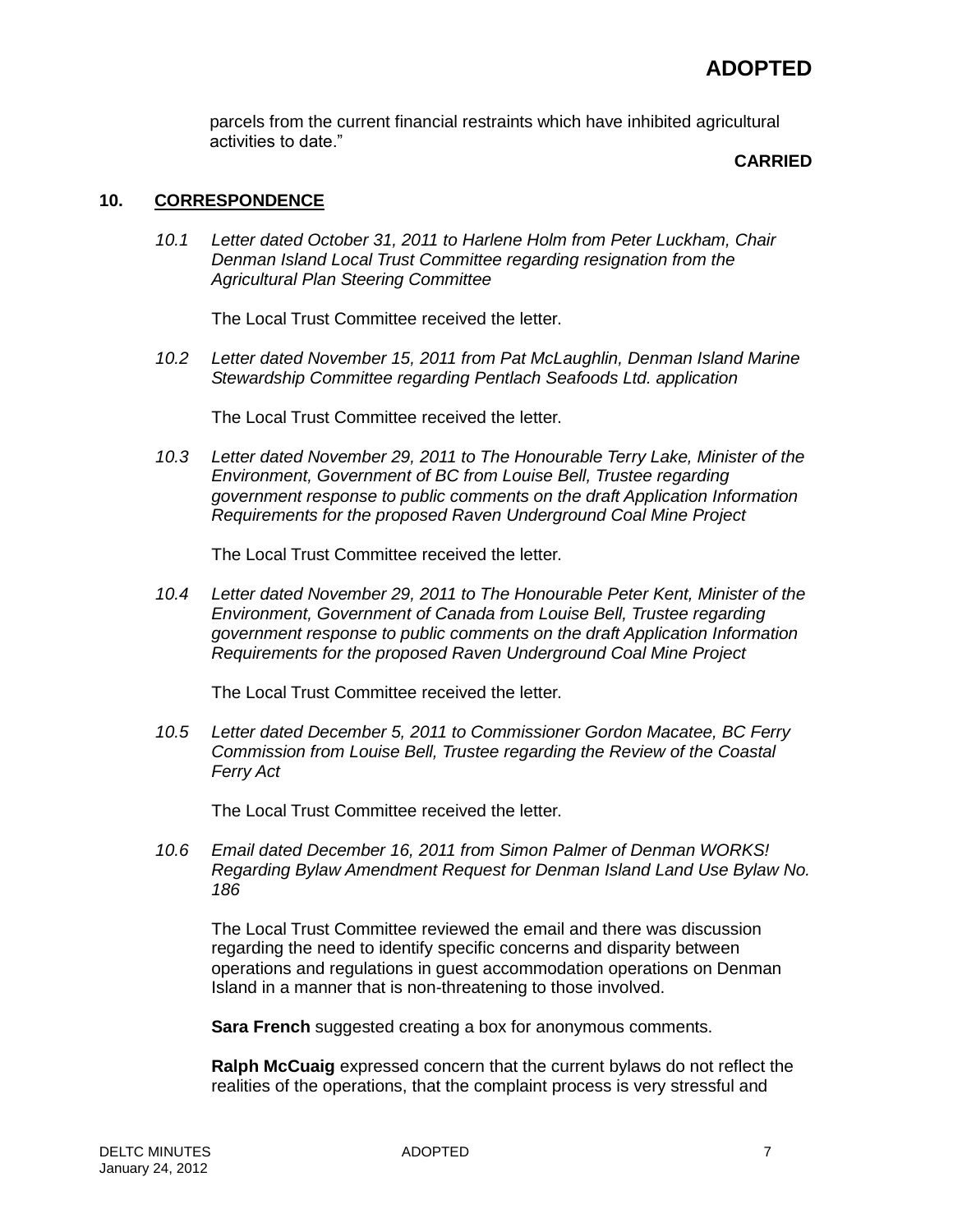bylaw enforcement unfair. He added that the bylaws discourage agriculture and tourism which are the biggest economic drivers on Denman Island.

**Marion Cobb** suggested that informing the public of the rules would be helpful.

**Margie Gang** spoke to the need to make Denman Island more tourist friendly, increasing the economic possibilities for local residents. She stated that she had circulated a petition and obtained 45 signatures requesting a change in the system to allow cooking in home-based guest facilities. She stated that she would provide a redacted version of the petition to the Local Trust Committee and said that Denman WORKS! is willing to work with the Local Trust Committee to assist in effecting change.

**Sara French** stated her opinion that stringent bylaws that do not allow cooking facilities are outdated given there is no place to have dinner on Denman Island most of the week. She added that the complaint-based system makes the Islands Trust seem intrusive.

Chair Luckham thanked everyone for their input. He advised that the Local Trust Committee must uphold the Official Community Plan and Land Use Bylaws and changes to those require an entire public process. He suggested this topic be considered as an addition to the Work Program and this option will be explored later in the agenda.

*10.7 Email dated December 23, 2011 from Terry Lake, Minister of the Environment regarding Raven Underground Coal Project*

The Local Trust Committee received the email.

*10.8 Email dated December 29, 2011 from Tomoe Yoshihara regarding Support of Home Wind Turbines*

The Local Trust Committee received the email and Trustee Busheikin offered to respond to the writer.

### **11. REPORTS**

- *11.1 Work Program*
	- *11.1.1 Memorandum dated December 21, 2011*

The Local Trust Committee received the memorandum dated December 21, 2011.

*11.1.2 Term Review and Discussion: Ideas from Louise Bell*

The Local Trust Committee received the Term Review and Discussion: Ideas from Louise Bell dated October 25, 2011.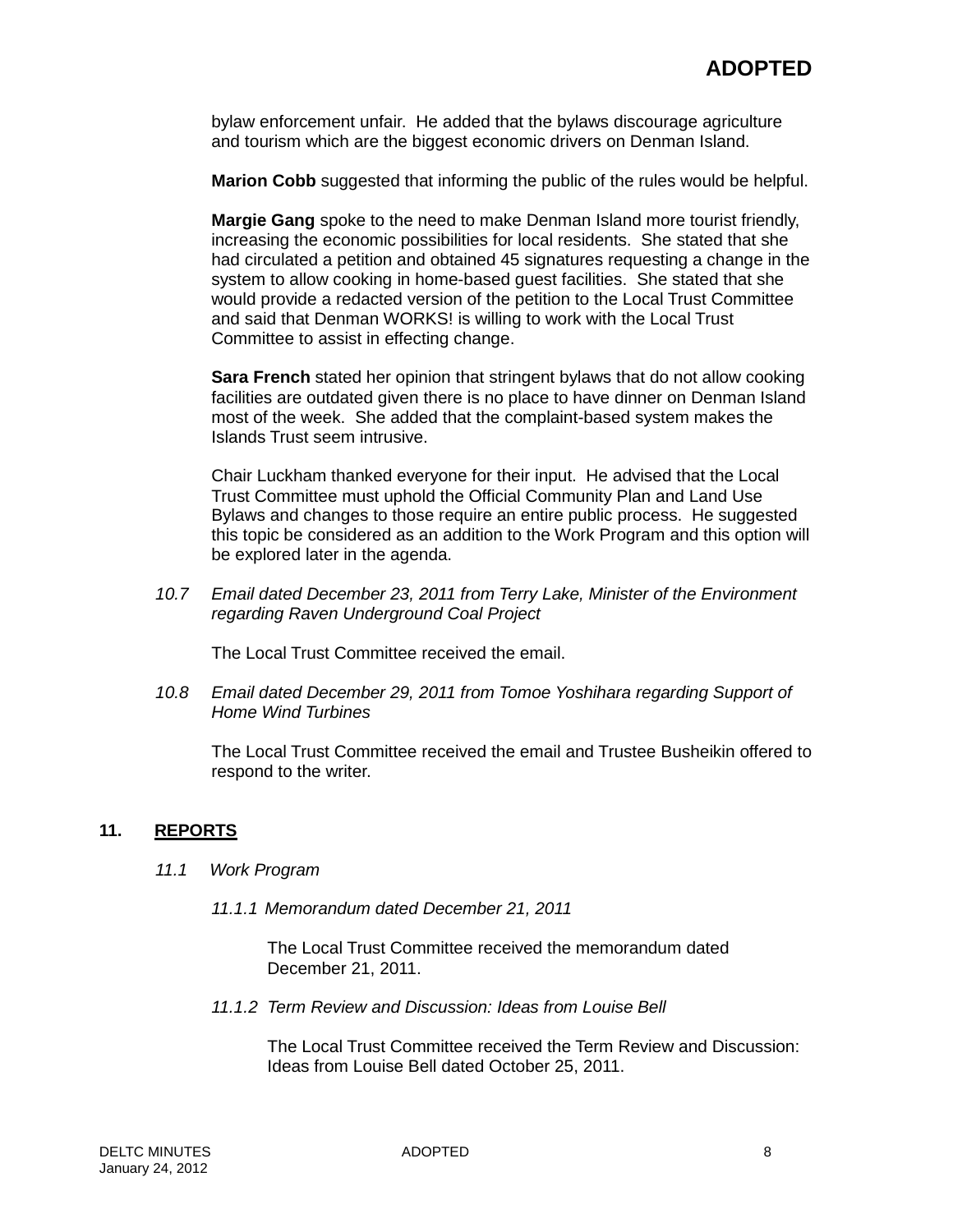|             | 11.1.3 Top Priorities Report and Projects Report dated January 9, 2012                                                                                                                                                                                                                                                                                                                                                                                |
|-------------|-------------------------------------------------------------------------------------------------------------------------------------------------------------------------------------------------------------------------------------------------------------------------------------------------------------------------------------------------------------------------------------------------------------------------------------------------------|
|             | There was discussion regarding the currently designated three Top<br>Priorities.                                                                                                                                                                                                                                                                                                                                                                      |
| DE-006-2012 | It was <b>MOVED</b> and <b>SECONDED</b> that the Denman Island Local Trust<br>Committee request staff to amend No. 3 of the Top Priorities List to include a<br>review of associated Land Use Bylaw regulations and specifically to address<br>the three following actions in the Activity section:<br>Removal of predator netting on the beach<br>1.<br>2.<br>Banning driving on the foreshore<br>3.<br>Ban on beach modifications<br><b>CARRIED</b> |
|             | Discussion followed on the Projects List to determine possible removal<br>or addition of items.                                                                                                                                                                                                                                                                                                                                                       |
| DE-007-2012 | It was <b>MOVED</b> and <b>SECONDED</b> that the Denman Island Local Trust<br>Committee remove the following from the Projects List:<br>Soil removal and deposit bylaw<br>Conservation objectives and policies for OCP part E.3<br>$\bullet$<br>Review DPA 2 and 3 including mapping<br>$\bullet$<br><b>CARRIED</b>                                                                                                                                   |
| DE-008-2012 | It was <b>MOVED</b> and <b>SECONDED</b> that the Denman Island Local Trust<br>Committee request staff to add to Regulations governing wind towers, under<br>Activity: Monitor recommendations from Trust Council.<br><b>CARRIED</b>                                                                                                                                                                                                                   |
| DE-009-2012 | It was <b>MOVED</b> and <b>SECONDED</b> that the Denman Island Local Trust<br>Committee direct staff to add Housekeeping Projects to the Projects List and<br>add Land Use Bylaw Definition of intensive agriculture; remove "and excluding<br>feedlots." to the Activity column.<br><b>CARRIED</b>                                                                                                                                                   |
| DE-010-2012 | It was <b>MOVED</b> and <b>SECONDED</b> that the Denman Island Local Trust<br>Committee request staff to add to the Projects List the following topic: Review<br>of Housing Policies E.1 with respect to secondary cottages and suites in                                                                                                                                                                                                             |

### **CARRIED**

Trustees Graham and Busheikin noted that they would like more time to consider the Denman WORKS! email, to clarify the problems and prioritize them before proceeding, possibly through a forum organized by Denman WORKS!, Hornby Denman Tourist Services or a similar group.

**Ralph McCuaig** commented that a Denman WORKS! representative had not been able to attend today's meeting and that other interested people were not willing to

residential designations.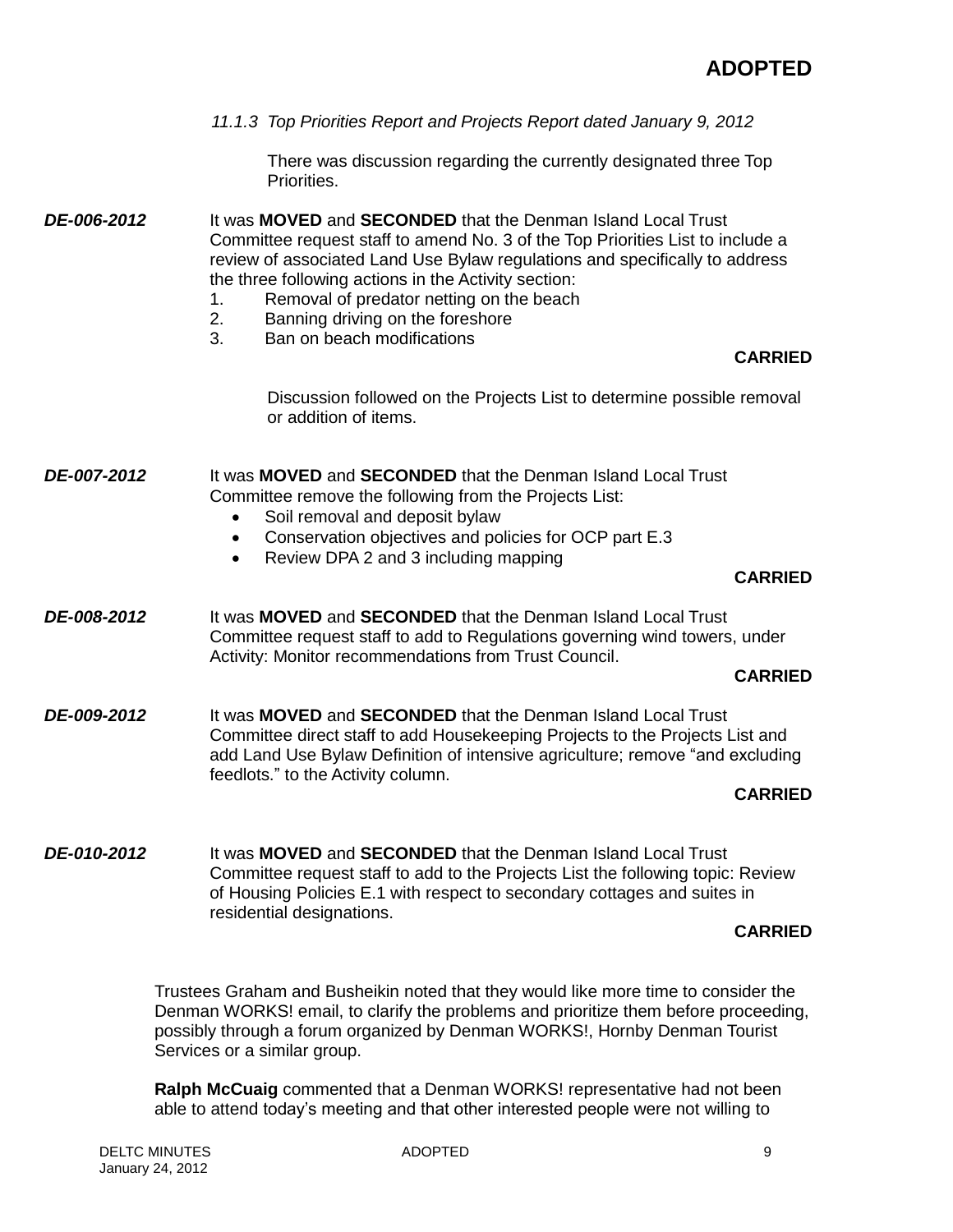attend. He asked the Local Trust Committee to encourage rather than request more information.

Trustee Busheikin stated that the Local Trust Committee needs to hear community views and clarify the issues in the Denman WORKS! email before being able to determine the next steps.

Chair Luckham suggested that an anonymous survey to determine the most important points to address might be a valuable tool.

Trustee Graham recommended reviewing the existing regulations relating to guest accommodations for everyone's benefit and Trustee Busheikin offered to write an article for publication on this subject.

**Marion Cobb** asked for clarification of the Local Trust Committee's role in bylaw enforcement as it may impact the desire of operators to discuss the regulations openly.

Trustee Graham responded that the Local Trust Committee is completely independent of bylaw enforcement.

*11.2 Applications Log - Report dated January 9, 2012*

Planner Simpson reported that there are no additions or corrections to the Applications Log Report dated January 9, 2012 and there was no discussion.

*11.3 Trustee and Local Expenses - Expenses posted to December 21, 2011*

The Local Trust Committee received the Trustee and Local Expenses Posted to December 21, 2011 report.

#### **12. LOCAL TRUST COMMITTEE PROJECTS**

*12.1 Agriculture Plan - Staff Report dated December 21, 2011*

Planner Simpson presented the Staff Report dated December 21, 2011. Discussion followed on consideration of Local Trustee appointment to the Agriculture Plan Steering Committee. Trustee Graham stated that he would like to stay on in this role.

#### **13. NEW BUSINESS**

*13.1 Affordable and Special Needs Housing Documents Memorandum dated August 8, 2011 regarding Housing Agreements on Salt Spring Island and the Islands Trust Application Guide for Affordable and Special Needs Housing*

The Local Trust Committee received the memorandum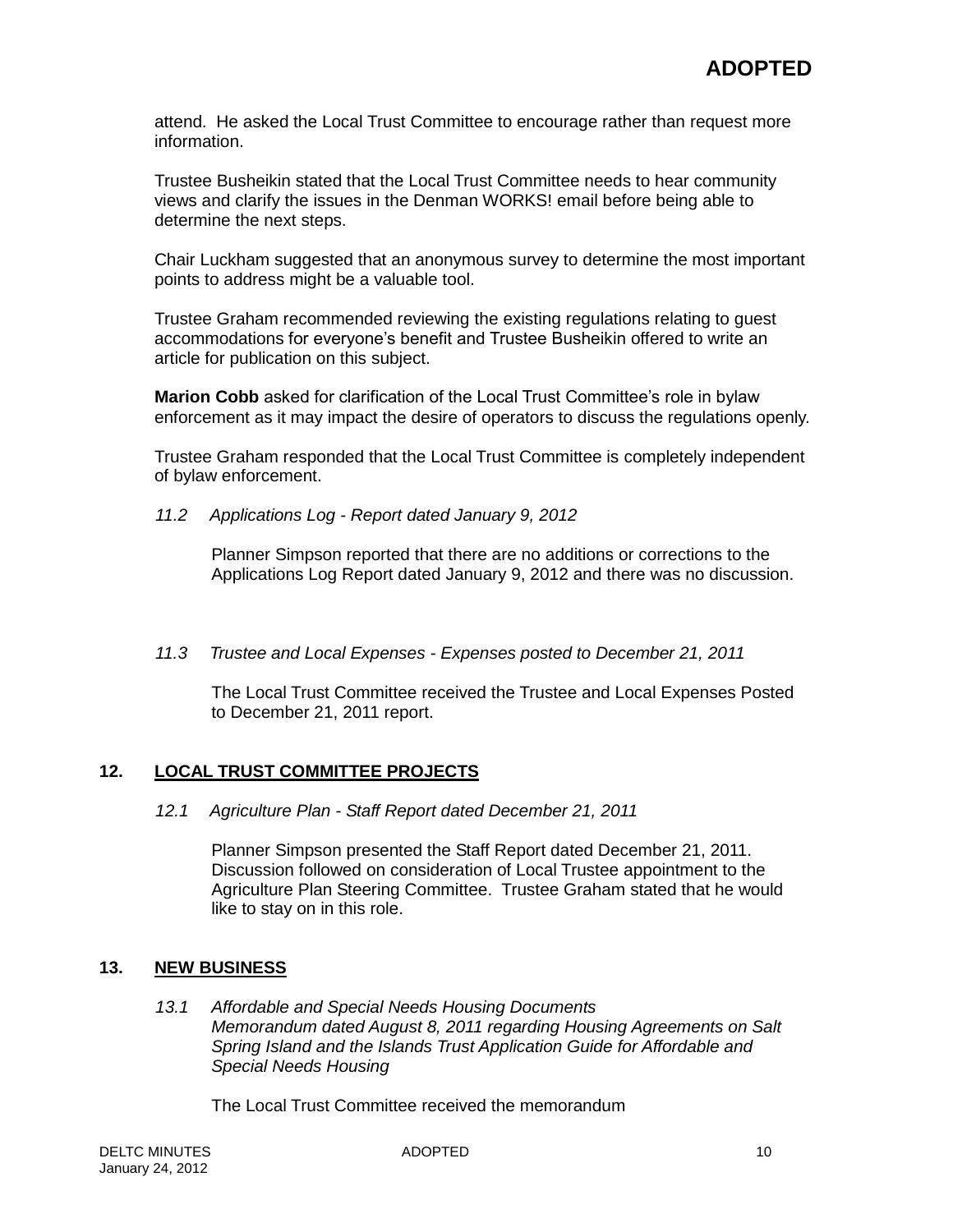*13.2 Advisory Planning Commission and Transportation Advisory Planning Commission Appointments for 2012 - Memorandum dated January 24, 2012*

The Local Trust Committee did not find it necessary to reappoint members to the Transportation Advisory Planning Commission at this time.

Trustee Graham suggested the addition of a Marine Advisory Planning Commission.

*DE-011-2012* It was **MOVED** and **SECONDED** that the Denman Island Local Trust Committee request staff to create a Marine Advisory Commission.

### **CARRIED**

*DE-012-2012* It was **MOVED** and **SECONDED** that the Denman Island Local Trust Committee request staff to advertise for the four positions of the Advisory Planning Commission and for six members of the newly formed Marine Advisory Commission.

#### **CARRIED**

*DE-013-2012* It was **MOVED** and **SECONDED** that the Denman Island Local Trust Committee request staff to write thank you letters to the standing members of the Transportation Advisory Planning Commission, thanking them for their many years of hard work and community involvement.

#### **CARRIED**

*13.3 Planner On-Island Office Hours - Memorandum dated January 24, 2012*

Planner Simpson presented the memorandum, reporting that use of these hours by the community has been less than anticipated and she presented options to change the schedule for consideration.

Discussion followed and it was the consensus to change the Planner On-Island Office Hours to a quarterly schedule, supplemented in the off months by Trustee Hours. It was considered to be an important demonstration of availability to the community and regular advertising of the hours as well as monitoring of actual usage was recommended.

*13.4 Proposed Local Trust Committee Meeting Schedule 2012*

The Local Trust Committee reviewed the Proposed Local Trust Committee Meeting Schedule for 2012.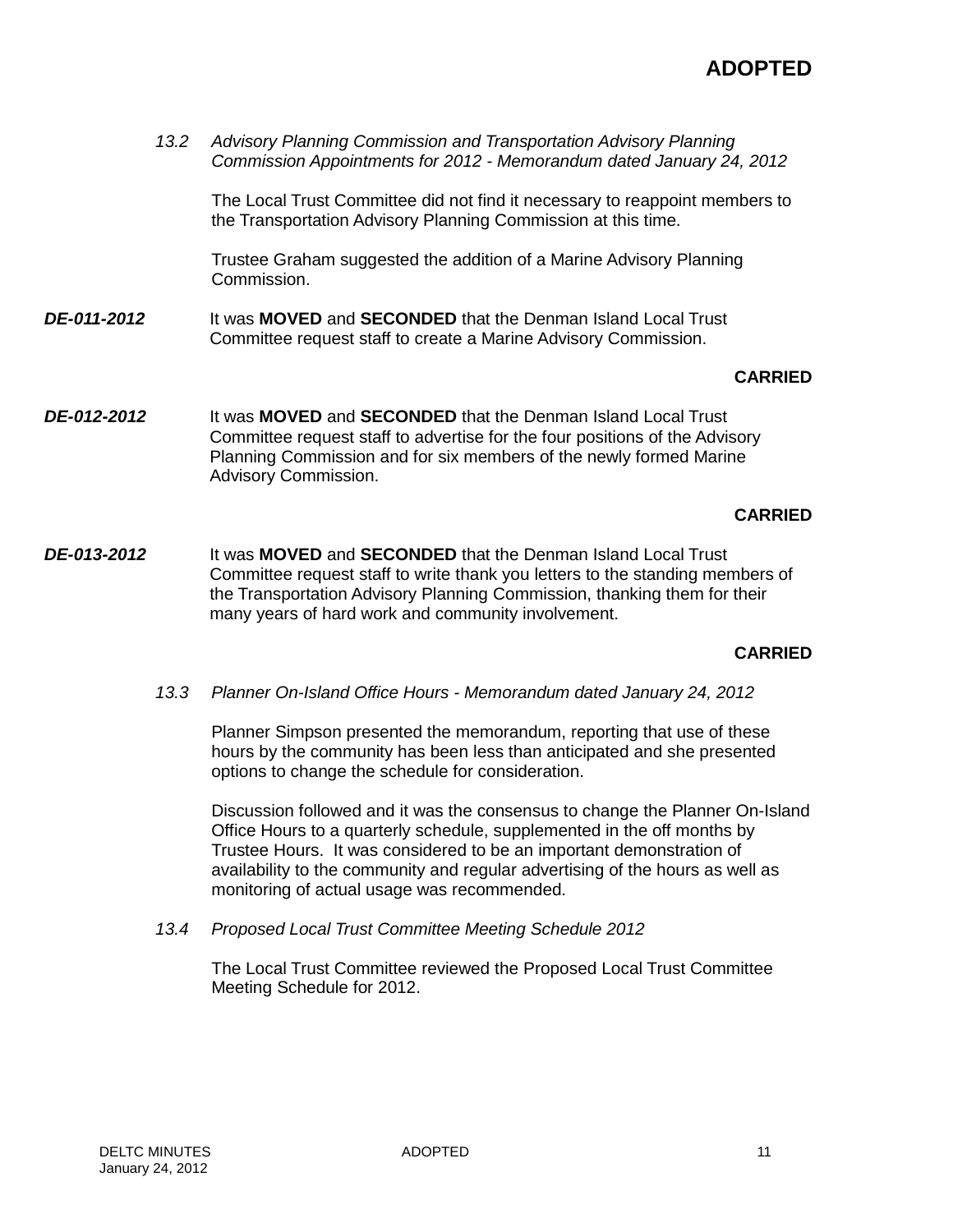*DE-014-2012* It was **MOVED** and **SECONDED** that the Denman Island Local Trust Committee approve the meeting schedule as follows:

> Tuesday, February 28, 2012 Tuesday, April 3, 2012 Tuesday, May 1, 2012 Tuesday, June 5, 2012 Tuesday, July 17, 2012 Tuesday, September 25, 2012 Tuesday, October 2, 2012 Tuesday, November 6, 2012 Tuesday, December 11, 2012

## **CARRIED**

Trustee Graham stated that he would like a change of venue for the meetings to be considered, giving the lack of handicapped access in the present location as the primary reason and also to give more visibility for community participation. Discussion followed and it was the consensus that an alternative location will be researched and if arranged, the venue may be changed beginning with the March meeting.

Trustee Graham reported that he has received information suggesting that the rental rate the Islands Trust pays for rental of their room in the Marcus Isbister Old School Centre may be unrealistically low and an increase in the rental rate based on market rental rates might be considered. He indicated that he will follow up and report back at a future time.

*13.5 Local Trustee Involvement on Denman Island Committees*

The involvement of a Ferry Advisory Committee member from the Local Trust Committee was discussed and it was determined that it is important to continue this role. Trustee Busheikin stated she would be willing to fill this position. Trustee Graham stated that he will contact the Ferry Advisory Committee to advise them of Trustee Busheikin's involvement.

*13.6 Local Government Consultation on Integrated Management of Aquaculture Planning by Fisheries and Oceans Canada*

The Local Trust Committee was advised that David Graham was appointed to represent the Executive Committee when the Integrated Management of Aquaculture Planning by Fisheries and Oceans Canada group meets again.

# **14. BYLAWS**

There were no Bylaws for discussion.